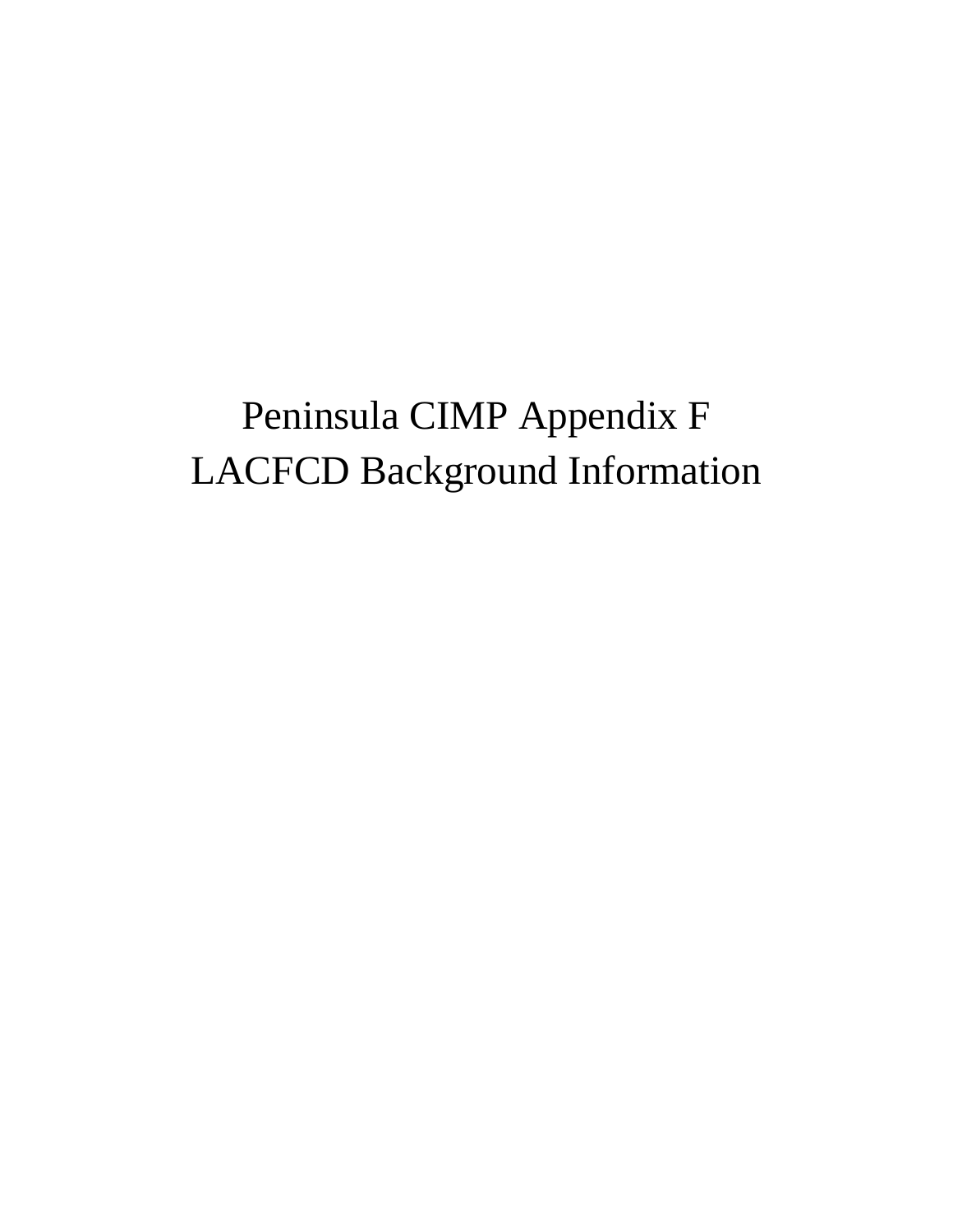## **Appendix F**

**Los Angeles County Flood Control District Background Information**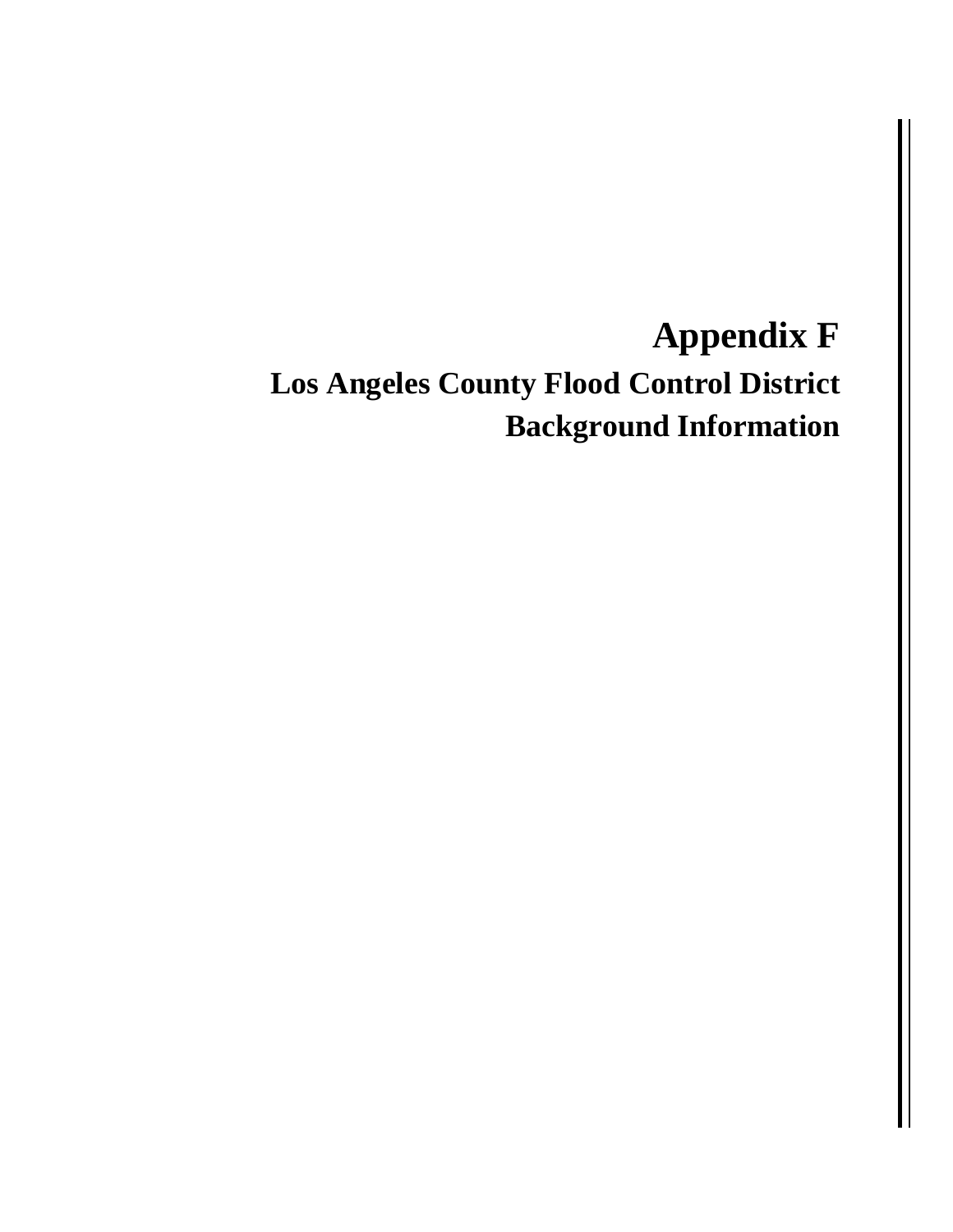Peninsula CIMP Appendix F. LACFCD Background Information June 2014

## **LACFCD Background Information**

In 1915, the Los Angeles County Flood Control Act established the LACFCD and empowered it to manage flood risk and conserve stormwater for groundwater recharge. In coordination with the United States Army Corps of Engineers the LACFCD developed and constructed a comprehensive system that provides for the regulation and control of flood waters through the use of reservoirs and flood channels. The system also controls debris, collects surface storm water from streets, and replenishes groundwater with storm water and imported and recycled waters. The LACFCD covers the 2,753 square-mile portion of Los Angeles County south of the east-west projection of Avenue S, excluding Catalina Island. It is a special district governed by the County of Los Angeles Board of Supervisors, and its functions are carried out by the Los Angeles County Department of Public Works. The LACFCD service area is shown in **Figure F-1.**

Unlike cities and counties, the LACFCD does not own or operate any municipal sanitary sewer systems, public streets, roads, or highways. The LACFCD operates and maintains storm drains and other appurtenant drainage infrastructure within its service area. The LACFCD has no planning, zoning, development permitting, or other land use authority within its service area. The permittees that have such land use authority are responsible under the Permit for inspecting and controlling pollutants from industrial and commercial facilities, development projects, and development construction sites. (Permit, Part II.E, p. 17.)

The MS4 Permit language clarifies the unique role of the LACFCD in storm water management programs: "[g]iven the LACFCD's limited land use authority, it is appropriate for the LACFCD to have a separate and uniquely-tailored storm water management program. Accordingly, the storm water management program minimum control measures imposed on the LACFCD in Part VI.D of this Order differ in some ways from the minimum control measures imposed on other Permittees. Namely, aside from its own properties and facilities, the LACFCD is not subject to the Industrial/Commercial Facilities Program, the Planning and Land Development Program, and the Development Construction Program. However, as a discharger of storm and non-storm water, the LACFCD remains subject to the Public Information and Participation Program and the Illicit Connections and Illicit Discharges Elimination Program. Further, as the owner and operator of certain properties, facilities and infrastructure, the LACFCD remains subject to requirements of a Public Agency Activities Program." (Permit, Part II.F**,** p. 18.)

Consistent with the role and responsibilities of the LACFCD under the Permit, the [E]WMPs and CIMPs reflect the opportunities that are available for the LACFCD to collaborate with permittees having land use authority over the subject watershed area. In some instances, the opportunities are minimal, however the LACFCD remains responsible for compliance with certain aspects of the MS4 permit as discussed above.